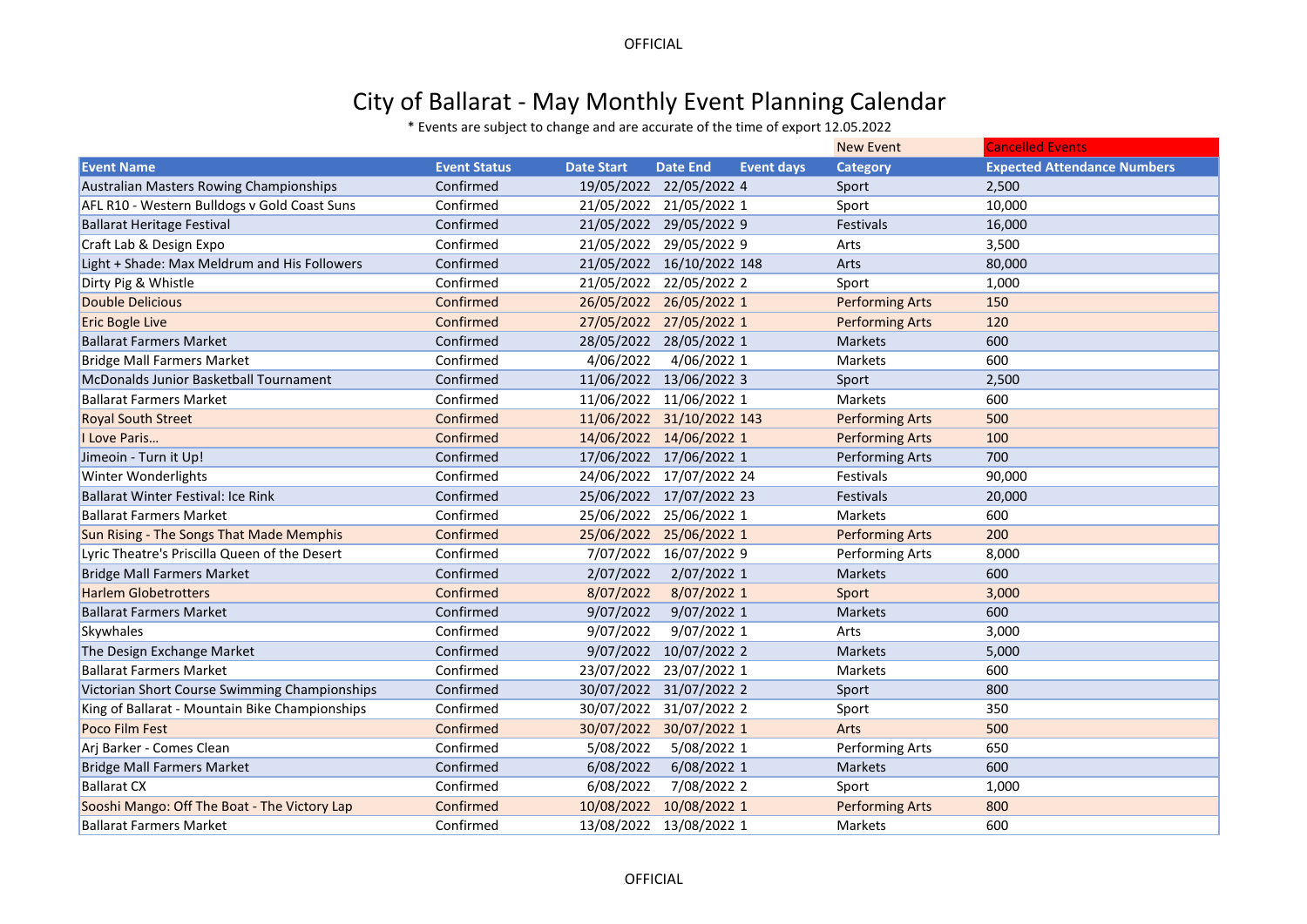## **OFFICIAL**

| XCR'22 Lake Wendouree Road Race               | Confirmed |            | 20/08/2022 20/08/2022 1 | Sport           | 1,000  |
|-----------------------------------------------|-----------|------------|-------------------------|-----------------|--------|
| <b>Ballarat Farmers Market</b>                | Confirmed |            | 27/08/2022 27/08/2022 1 | Markets         | 600    |
| 2022 Trans-Tasman Indoor Bowls Championships  | Confirmed | 1/09/2022  | 3/09/2022 3             | Sport           | 40     |
| <b>Ballarat Indoor Bias Bowls Tournament</b>  | Confirmed | 1/09/2022  | 3/09/2022 3             | Sport           | 400    |
| <b>Bridge Mall Farmers Market</b>             | Confirmed | 3/09/2022  | 3/09/2022 1             | <b>Markets</b>  | 600    |
| <b>Ballarat Womens FNL Grand Final</b>        | Confirmed | 4/09/2022  | 4/09/2022 1             | Sport           | 1,000  |
| <b>Ballarat Farmers Market</b>                | Confirmed |            | 10/09/2022 10/09/2022 1 | Markets         | 600    |
| <b>Central Highlands FNL Grand Final</b>      | Confirmed |            | 10/09/2022 10/09/2022 1 | Sport           | 5,000  |
| <b>Ballarat FNL Junior Grand Final</b>        | Confirmed |            | 11/09/2022 11/09/2022 1 | Sport           | 5,000  |
| <b>Ballarat FNL Seniors Grand Final</b>       | Confirmed |            | 17/09/2022 17/09/2022 1 | Sport           | 8,000  |
| <b>Ballarat Farmers Market</b>                | Confirmed |            | 24/09/2022 24/09/2022 1 | <b>Markets</b>  | 600    |
| Sport Event                                   | Confirmed |            | 24/09/2022 29/09/2022 6 | Sport           | 350    |
| Sport Event                                   | Confirmed |            | 24/09/2022 26/09/2022 3 | Sport           | 350    |
| Sport Event                                   | Confirmed |            | 27/09/2022 29/09/2022 3 | Sport           | 350    |
| Western United FC Cup - All girls tournament  | Confirmed | 29/09/2022 | $1/10/2022$ 3           | Sport           | 200    |
| Sport Event                                   | Confirmed | 30/09/2022 | 2/10/2022 3             | Sport           | 450    |
| <b>Bridge Mall Famers Market</b>              | Confirmed | 1/10/2022  | 1/10/2022 1             | Markets         | 600    |
| Tramway Celebration Day 50+1                  | Confirmed | 1/10/2022  | 2/10/2022 1             | Community       | 500    |
| <b>Ballarat Farmers Market</b>                | Confirmed | 8/10/2022  | 8/10/2022 1             | Markets         | 600    |
| <b>ART Convention</b>                         | Confirmed |            | 10/10/2022 12/10/2022 3 | <b>Business</b> | 200    |
| Sport Event                                   | Tentative |            | 16/10/2022 16/10/2022 1 | Sport           | 2,000  |
| <b>Ballarat Farmers Market</b>                | Confirmed |            | 22/10/2022 22/10/2022 1 | Markets         | 600    |
| <b>Ballarat Colour Frenzy</b>                 | Confirmed |            | 23/10/2022 23/10/2022 1 | Sport           | 900    |
| <b>Guy Sebastian</b>                          | Confirmed |            | 29/10/2022 29/10/2022 1 | Live Music      | 6,000  |
| <b>Bill Bailey</b>                            | Confirmed | 3/11/2022  | 3/11/2022 1             | Performing Arts | 1,000  |
| Beating About The Bush                        | Confirmed | 5/11/2022  | 9/04/2023 155           | Arts            | 72,500 |
| <b>Bridge Mall Famers Market</b>              | Confirmed | 5/11/2022  | 5/11/2022 1             | Markets         | 600    |
| Remembrance Day                               | Confirmed |            | 11/11/2022 11/11/2023 1 | Community       | 500    |
| <b>Ballarat Farmers Market</b>                | Confirmed |            | 12/11/2022 12/11/2022 1 | <b>Markets</b>  | 600    |
| <b>Ballarat Cup</b>                           | Confirmed |            | 19/11/2022 19/11/2022 1 | Sport           | 5,000  |
| Sport Event                                   | Tentative |            | 20/11/2022 20/11/2022 1 | Sport           | 3,000  |
| Spilt Milk                                    | Confirmed | 3/12/2022  | 3/12/2022 1             | Live Music      | 25,000 |
| <b>Ballarat Farmers Market</b>                | Confirmed |            | 26/11/2022 26/11/2022 1 | Markets         | 600    |
| Inter Dominion Championships - Harness Racing | Confirmed |            | 26/11/2022 26/11/2022 1 | Sport           | 5,000  |
| SpringFest                                    | Confirmed |            | 27/11/2022 27/11/2022 1 | Markets         | 10,000 |
| <b>Christmas Market</b>                       | Tentative | 2/12/2022  | 2/12/2022 1             | Markets         | 600    |
| The Great Victorian Bike Ride                 | Confirmed | 4/12/2022  | $4/12/2022$ 1           | Sport           | 1,000  |
| <b>Carols by Candlelight</b>                  | Tentative |            | 18/12/2022 18/12/2022 1 | Community       | 10.000 |